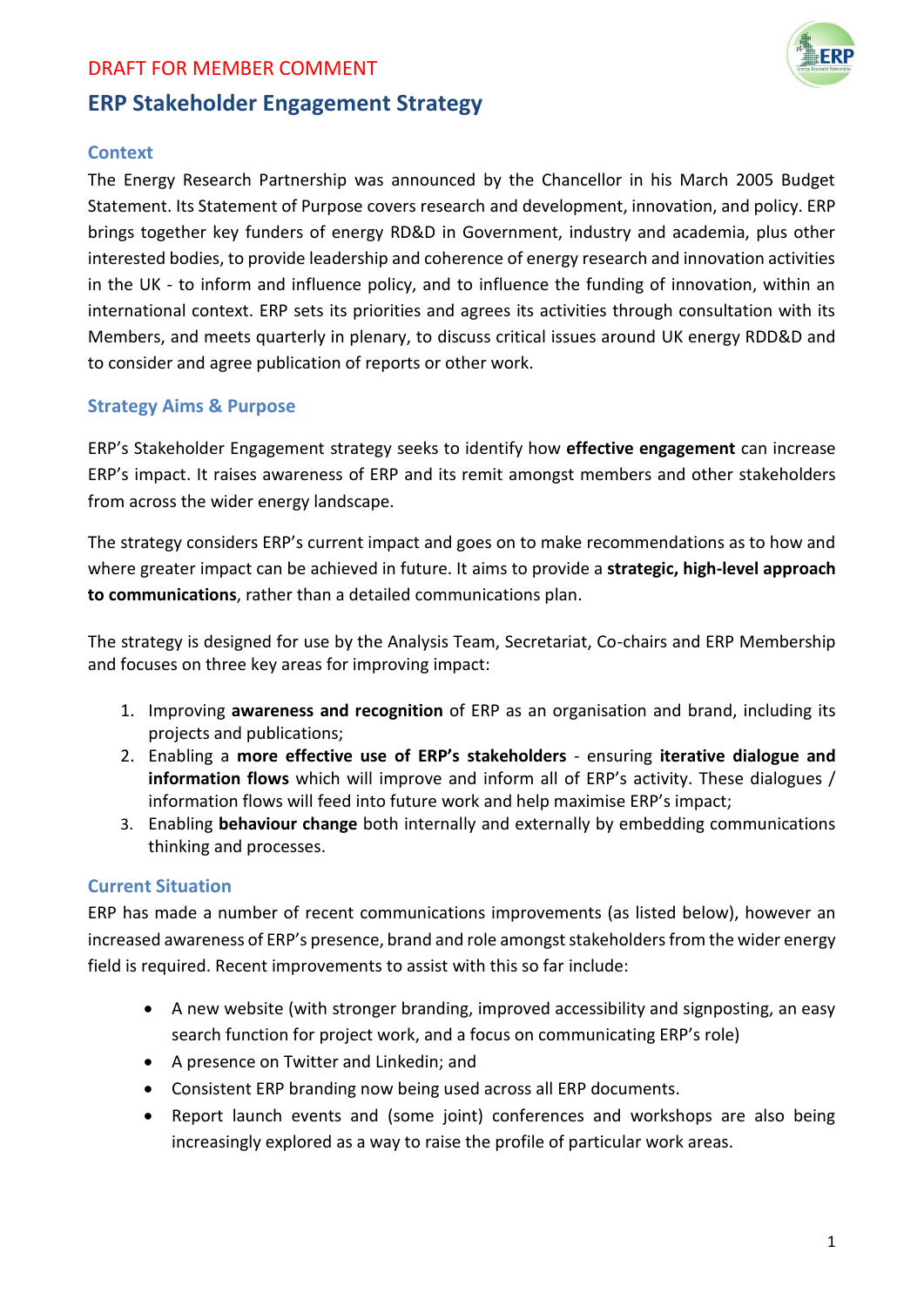

In future, ERP also seeks to communicate in a more **iterative, mutually beneficial manner**, to enable feedback and information to flow in, around and out of the organisation to help inform future work priorities.

# **Iterative Engagement**

**Managing stakeholder engagement is an iterative process as shown in Figure 1**. The diagram identifies how (on a per-situation, or per-project basis) ERP should:

- **1. INPUT:** receive ideas, gather information, horizon-scan by engaging with stakeholders
- **2. PROCESS:** filter information, identify gaps, make decisions on actions to be taken
- **3. OUTPUT:** tailor outputs and key messages for each stakeholder group or audience
- **4. FEEDBACK:** feedback filtered, tailored, enhanced knowledge/information to stakeholders



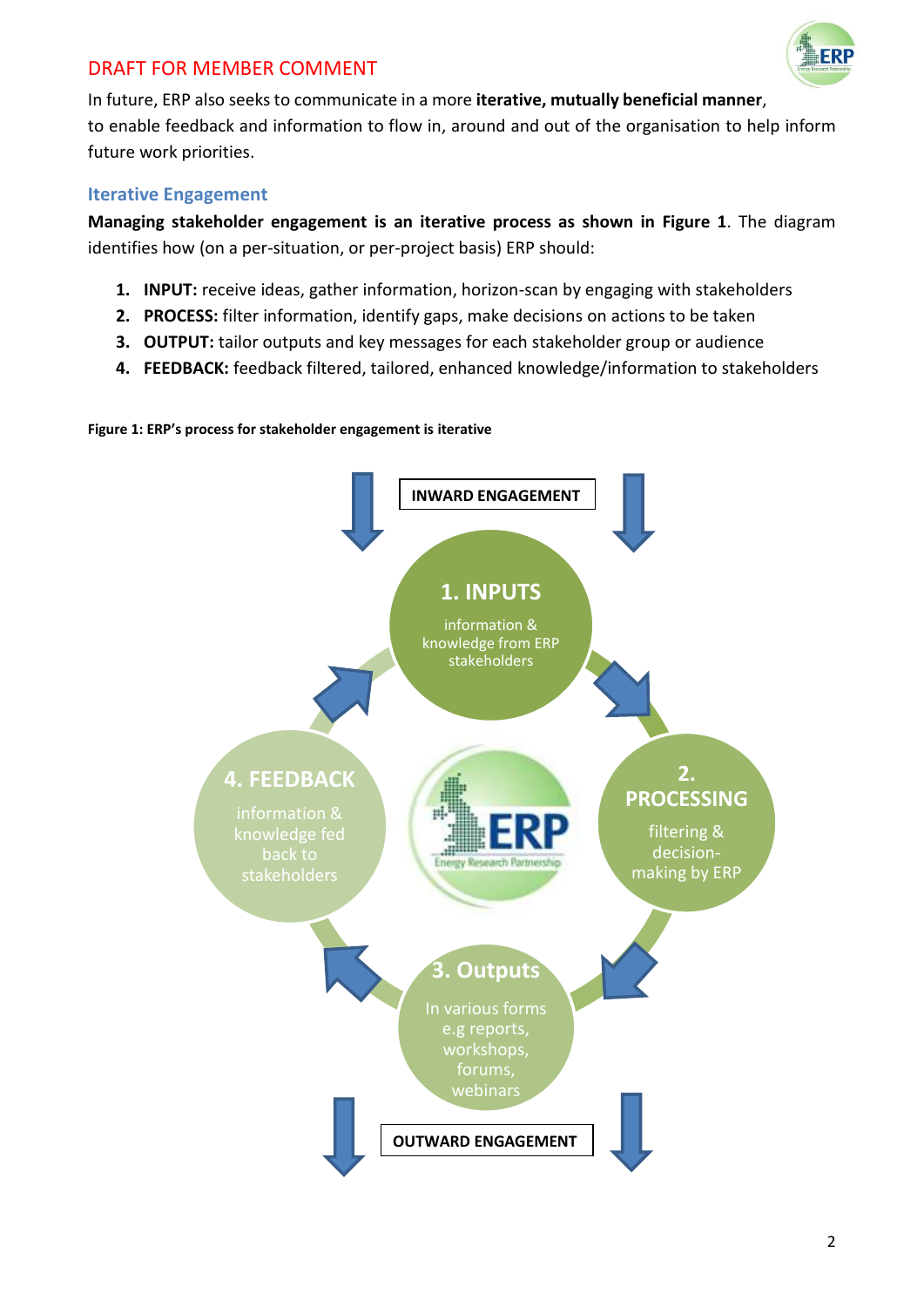

## **Engagement Goals**

ERP's key engagement goal is to enhance organisational and brand awareness, ensuring that communications and engagement becomes an integral part of ERP's work, as opposed to a latestage consideration. Communication and engagement should inform all of ERP's activities, and be built into projects from the start for maximum impact.

All stakeholders should be involved with i) inputting into ERP in some way ii) be encouraged to 'buy in' and engage in a two-way dialogue and iii) be open to receive, utilise and disseminate the impartial analysis and information that ERP provides. This will facilitate information flows and collaboration between all of ERP's stakeholders (including members, colleagues and those with a general interest, plus organisations from the wider energy field). Information & knowledge will then continue to be fed back into the process in order to inform all future work.

The ERP Team will be equipped and trained to integrate engagement and communications into everything they do, and to communicate impact more effectively. The team will be trained in both the purpose and operations of communications activity - for example by being provided with a 'toolkit' of channels which they can use and tailor as appropriate, for all dissemination and engagement activities.

It is expected that ERP Members involved in project Steering Groups (supported by ERP Analysts) will take ownership of the project's communications and engagement activities and will take on a greater role in leveraging resources within their own organisations, to support and amplify ERP engagement messages and activities.

A final key engagement goal is to improve the relevance and accessibility of information being made available to the wider energy and research community and, on occasion, to the media and wider public.

## **Suggested evaluation criteria**

There are a number of key indicators for measuring the success and impact of ERP's communications and engagement activities, including:

- Improved stakeholder recognition and understanding of ERP's role, remit, brand and positioning within the energy landscape (e.g. during initial networking opportunities);
- Consistent understanding both internally and externally of what constitutes 'impact';
- Increased, easier and more effective two-way communication and feedback from stakeholders, to inform projects and ERP overall;
- Positive feedback (e.g. via surveys) that ERP is providing stakeholders and audiences with what they need;
- Increased hits on the website and document downloads; and a growing (and two-way) social media presence which both amplifies messaging and the impact of outputs, and builds a bigger supporter/follower base.
- Better access to decision-makers in the energy space
- Improved take up of ERP's recommendations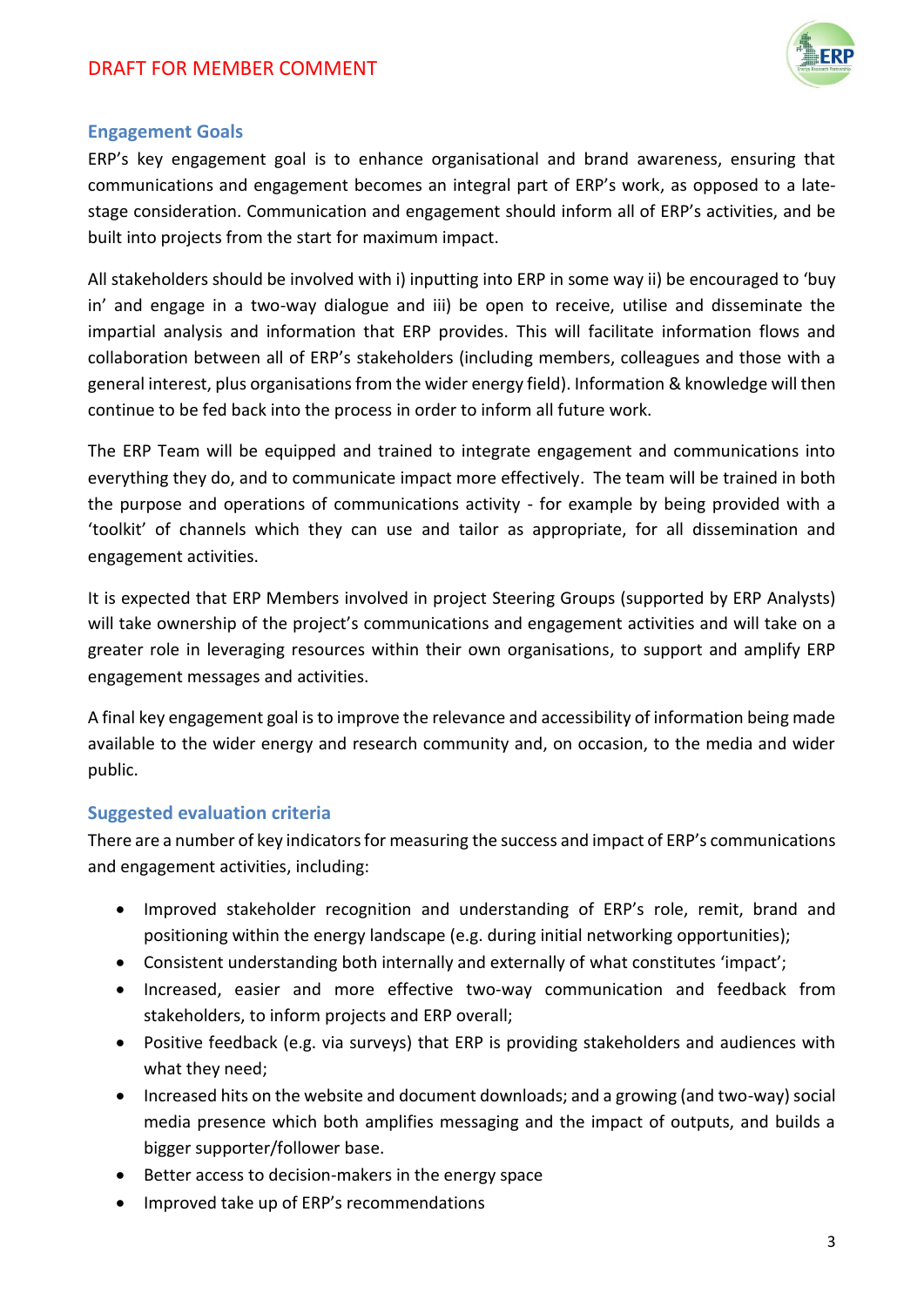

## **Current Resources**

Communications and engagement activities will broadly be carried out by: The Analysis Team, ERP Co-Chairs, Secretariat, Members and Member organisations and colleagues from the wider energy community. Specific resources will be provided in toolkits for ERP Analysts, Co-chairs and Members to use on a situation basis as noted below.

#### **Channels**

To enable a consideration of which communications channels are most effective - analysis per audience/stakeholder type is recommended, both at an ERP-wide level and on a per project basis.

A communications and engagement 'toolkit' will be developed to provide a suite of channels from which internal staff and external stakeholders can choose from, and to help determine which will be most appropriate for the engagement task in hand / anticipated audiences.

Expertise in using the toolkit optimally will develop over time and with practice, whilst effective post-dissemination evaluation will help determine which tools tend to be most effective, in which situations. Specific channels might include: Steering Group discussions, face-to-face interviews/discussions, telecons and webinars, conference presentations, meetings and workshops, adverts on the website, social media activity, media campaigns/news stories, or collaborations with other organisations.

Finally, Project Initiation Documents (PIDs) will include discussions of which items from the toolkit will be most effective for engagement at the start of the project, during the project and for output or dissemination activities at the end of the project. These discussion will involve ERP Analysts, Co-Chairs and Steering Group Members, in order to determine how best to allocate resources, support and roles.

#### **Risks**

The main risk involved is that awareness of ERP's brand and role does not increase and ERP's impact is limited, affecting the organisations ability to perform its role well. Additionally, failure to embed a consistent understanding of inputs within the ERP team might lead to conflicting and contradictory messaging. In order to mitigate this latter point, guidelines and templates will be developed by the communications expert (as recommended on page 6). The newly appointed expert will help to train the Analysis Team / Secretariat, work to improve ERP's communications and impact and provide the much needed professional communications support.

The Stakeholder Engagement Strategy will be presented at the next quarterly plenary (October 2015), and regular updates on communications impacts will provided at Steering Group, Secretariat and Co-chair's meetings to discuss and highlight any issues to help mitigate risk. Notable impacts may also be shared using communications channels such as ERP's newsletter and website.

## **Stakeholder mapping**

Stakeholder mapping is required and needs to be carried out at i) a general (ERP-wide) level and ii) an ERP project level. Some aspects will apply to **ERP brand awareness** and associated impacts generally, whilst others will concern **individual projects** & more focused impacts. ERP's stakeholder mapping will form part of the engagement toolbox noted previously.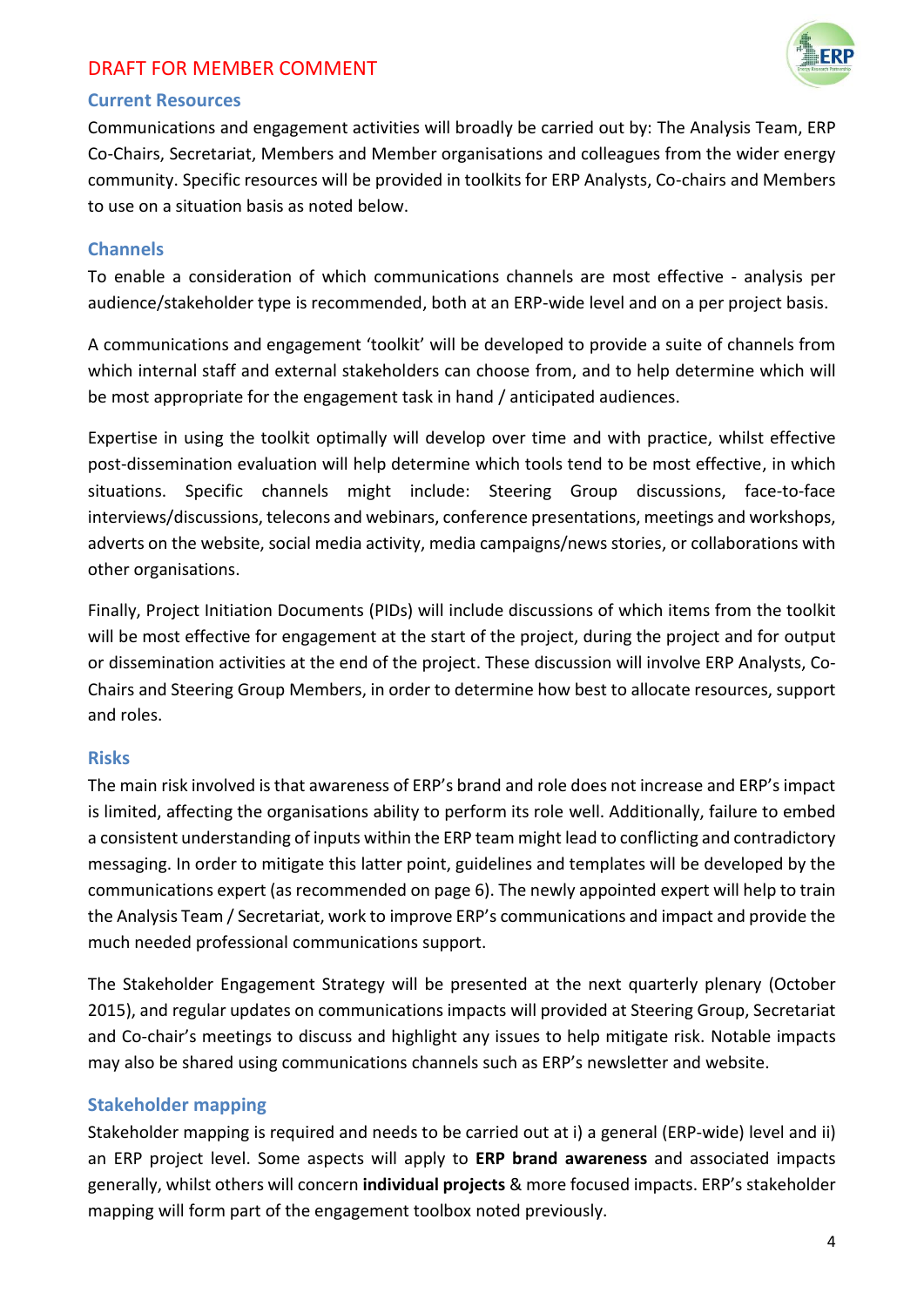

At both an ERP-wide *or* on a per project basis, ERP's stakeholders can be mapped onto the relevant sections of the orange 'impact' triangle in **Figure 2** below. The higher up the triangle, the greater the impact (corresponding orange arrow) and associated level or application of effort required (grey arrows and green triangle/arrow respectively). The dotted lines within the main triangle show that in reality these lines may be blurred and stakeholders may fit within or across two separate categories.

**Figure 2 presents both communications inputs and outputs**. Stakeholder engagement and effort is required both in terms of informing different groups, and ensuring that ERP makes effective use of expertise. This can be achieved by enabling stakeholder groups to feed into ERP and its processes and outputs, for example by flagging up potential/future energy issues, or horizon scanning. Stakeholders should be relied on as ERP's 'eyes and ears' within the energy landscape as ERP's research will only impact on policy if it is aligned with, and informed by key players and decision makers. In relation to the application of effort (right hand side) –the vertical arrows show the extent of the activity across the stakeholder groups.



## **Figure 2: ERP's Impact-Effort Diagram**

A separate Stakeholder Communications Assessment Table will also be developed as part of ERP's Comms Toolbox, to help place stakeholders within the categories used above, and to highlight the communications channels most suited to each group. The table will also record intended impacts and key messages to put across.